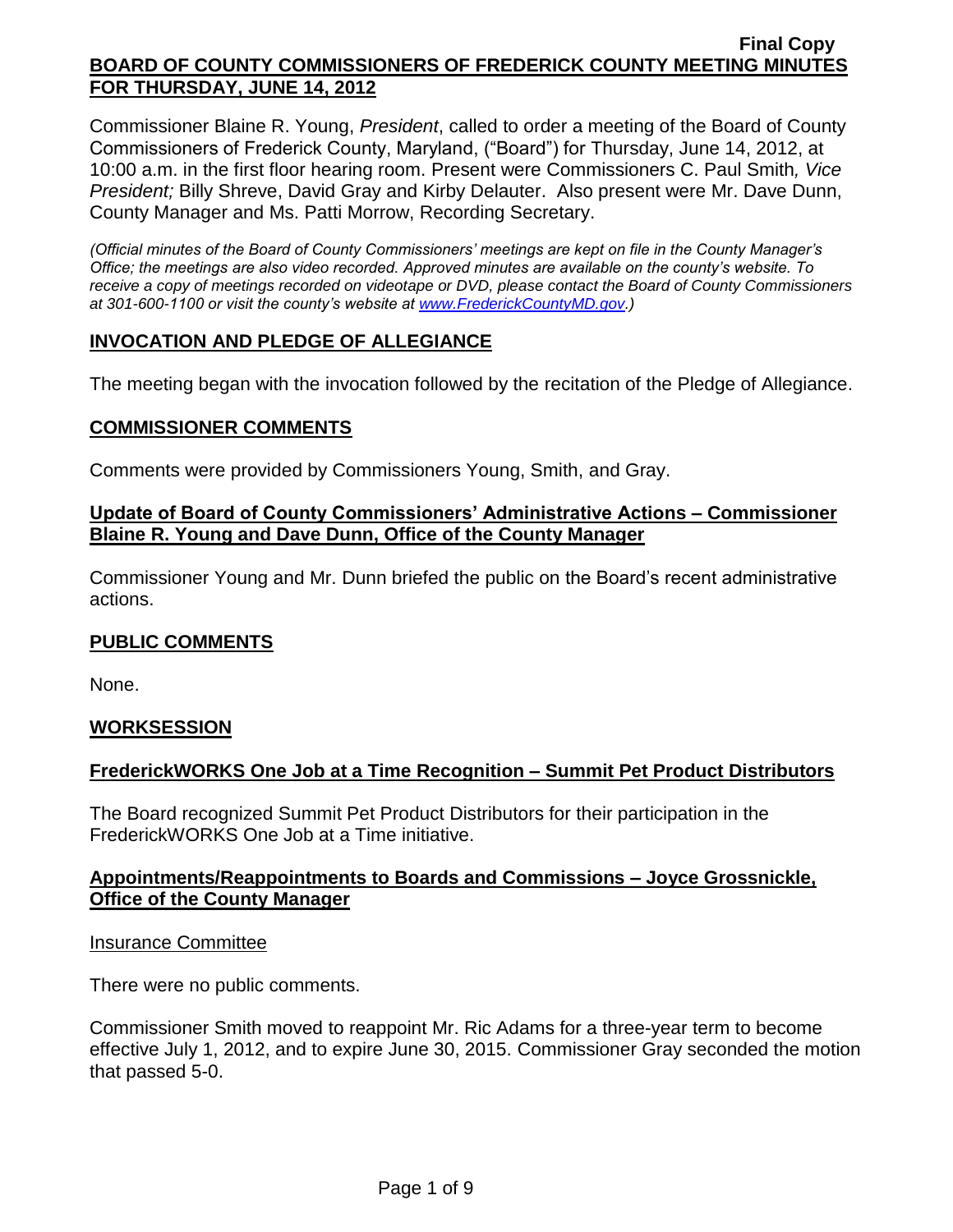## Public Library Board

There were no public comments.

Commissioner Smith moved to reappoint Ms. Cheryl Smith for a five-year term to become effective July 1, 2012, and to expire June 30, 2017. Commissioner Gray seconded the motion that passed 5-0.

# **To Consider Zoning Text Amendment #ZT-12-03 - Communication Towers - Larry Smith, Community Development Division**

Commissioner Gray moved to take the text amendment through the public review process with the public hearing to be scheduled for June 21 at 10:00 a.m. Commissioner Delauter seconded the motion that passed 5-0.

# **AGENDA BRIEFING**

Commissioner Young noted the following public hearings were scheduled for Tuesday, June 19 at 7:00 p.m.: Proposed Ordinance Regarding Trailer Park Tax Rate Reduction – Lori Depies, Finance Division; and To Consider Two (2) Ordinances to Amend the Frederick County Adequate Public Facilities Ordinance – School Construction Fees – Kathy Mitchell, Office of the County Attorney.

## **CONSENT AGENDA**

The following item was removed from the consent agenda:

FY 2013 Community Partnership Agreement – Christal Hanson, Citizens Services Division

The following items were presented on the consent agenda:

## BID AWARDS

- Purchasing Memo #12-207 PeopleSoft Pension Administration Module Functional and Technical Consulting Services Contract for Human Resources (Renewal Contract) Award to: eFusion Consulting Award amount: \$379,000 (100% funded by the Retirement Trust Fund)
- Purchasing Memo #12-211 Local Access Mechanism Single Point of Access for Western Maryland and Frederick County Systems Navigation Award to: Mental Health Association of Frederick County Award amount: \$166,619.00 (100% funded by the Governor's Office for Children)
- Purchasing Memo #12-216 Cairns Firefighter Personal Protection Equipment (Piggyback Contract) Award to: Municipal Emergency Services, Inc. Award amount: \$341,252.00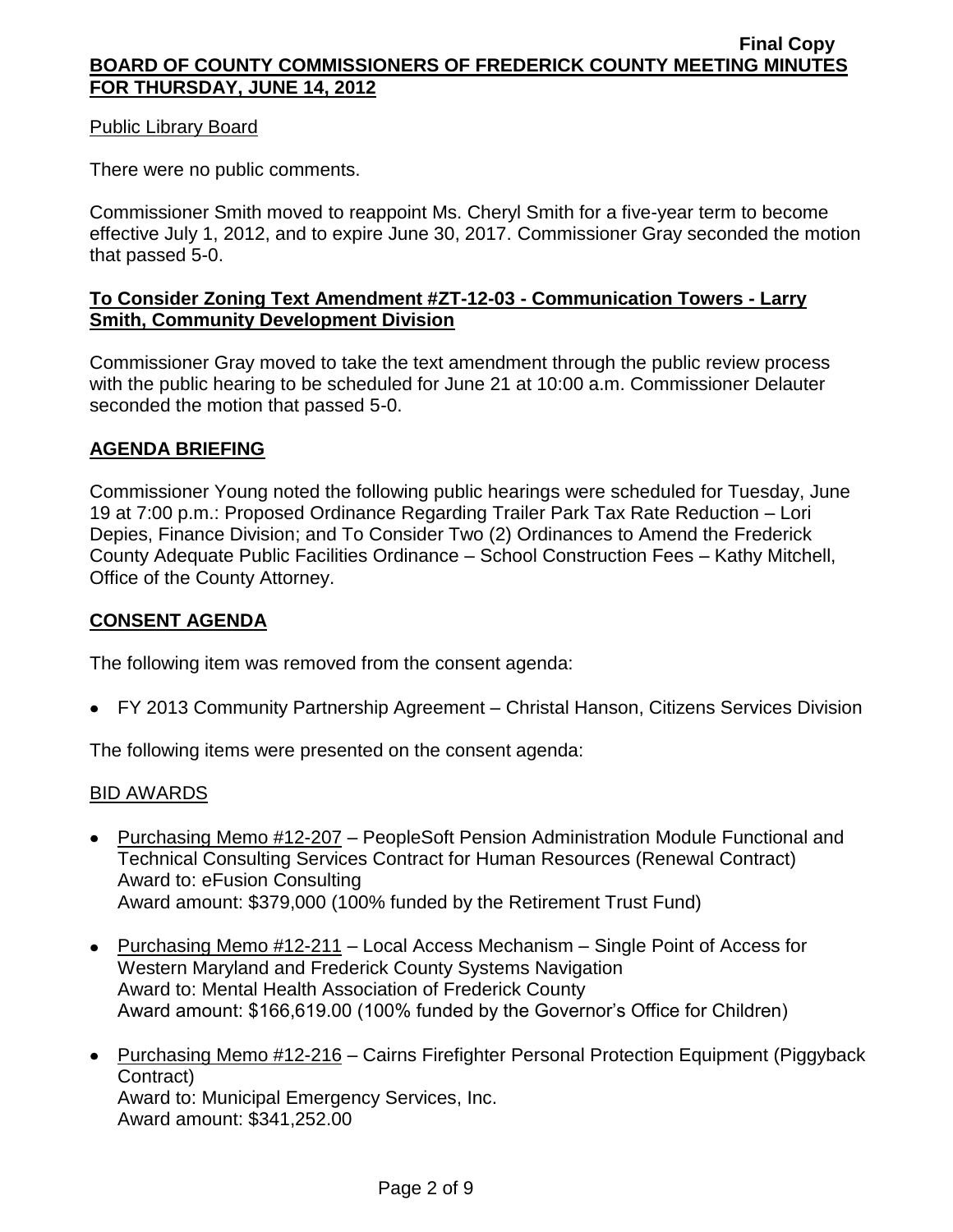• Purchasing Memo #12-218 - Bid #12-CP-15, Effluent Outfall Backflow Preventer at Adamstown Pumping Station Award to: Snyder Environmental Services, Inc. Award amount: \$53,050.00

# CHANGE ORDER

Change Order No. 168, Citizens Care and Rehabilitation Center, Contract No. C11300/C11302 – Chuck Nipe, Public Works Division

# **GRANTS**

- Edward J. Byrne Memorial Justice Assistance Grant (BJAG) Application Paul Wolford, Circuit Court
- Rapid Response Early Intervention Grant FY 2013 Laurie Holden, Citizens Services **Division**
- Workforce Investment Act Grant Modification Laurie Holden, Citizens Services Division
- Department of Social Services Summer Jobs Agreement Laurie Holden, Citizens Services Division
- FY 2013 Home Visiting Grant Application Christal Hanson, Citizens Services Division

Commissioner Smith moved to approve the consent agenda as presented. Commissioner Shreve seconded the motion that passed 5-0.

## **ADMINISTRATIVE BUSINESS**

# **FY 2013 Community Partnership Agreement – Christal Hanson, Citizens Services Division**

Commissioner Smith moved to approve the application for the grant, the future grant award, the administrative processing of documents by Commissioner Young, and any subsequent budget transfers. Commissioner Shreve seconded the motion that passed 4-0-1 with Commissioner Gray abstained.

## **Approval of Board of County Commissioners' Meeting Minutes**

The following minutes were approved by unanimous consent:

- ◆ Thursday, March 1, 2012
- ◆ Tuesday, March 6, 2012, Evening
- ◆ Thursday, March 8, 2012
- Thursday, March 8, 2012, Closed Session
- ◆ Thursday, March 15, 2012
- ◆ Tuesday, March 20, 2012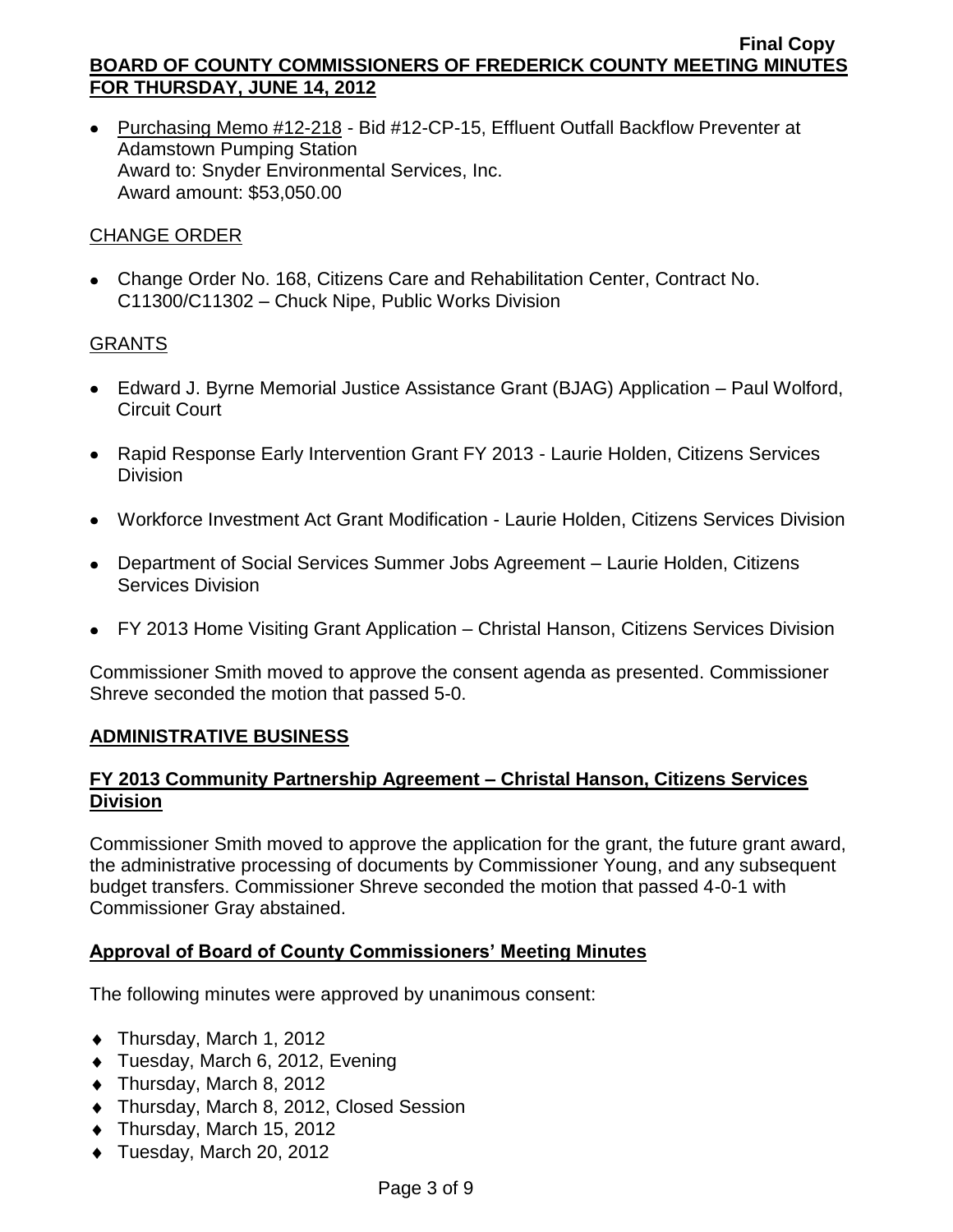## **Decision on the Proposed Ordinance to Amend the Building, Electrical, and Plumbing Chapters of the Frederick County Code (Public hearing held 5/31/12) – Gary Hessong, Community Development Division**

Commissioner Gray moved to approve the proposed ordinances with effective dates of July 1, 2012. Commissioner Delauter seconded the motion that passed 5-0.

(A copy of the approved/adopted ordinances can be obtained in the County Manager's Office or from the county's website, [www.FrederickCountyMD.gov.](http://www.frederickcountymd.gov/))

## **Commission for Women's LPGA Futures Tour Contract (Continued from 6/7/12) – Pat Rosensteel, Citizens Services Division**

Ms. Linda Thall, Office of the County Attorney and Ms. Jennifer Charlton-Shuldes, Commission For Women were present for the discussion.

Commissioner Smith moved to approve the contract as presented. Commissioner Gray seconded the motion that passed 5-0.

# **Grants Specialist Update – Pat Fleet, Office of the County Manager**

Ms. Fleet gave an update on upcoming grants for Frederick County.

No action was taken as this was informational.

## **Lease Agreement Between Frederick County and YMCA / Head Start Program – Wayne Roach, Public Works Division**

Ms. Pat Rosensteel, Citizens Services Division; Mr. Tom Meunier, Public Works Division; Ms. Chris Colville, CEO/President; and Ms. Jan Hall, Frederick County YMCA contributed to the discussion.

Commissioner Young moved to approve the lease as presented. Commissioner Gray seconded the motion that passed 4-0-1 with Commissioner Shreve abstained.

## **COMMISSIONER COMMENTS**

None.

## **PUBLIC COMMENTS**

• Diane Smoley

# **QUESTIONS – PRESS**

Bethany Rogers, The Frederick News-Post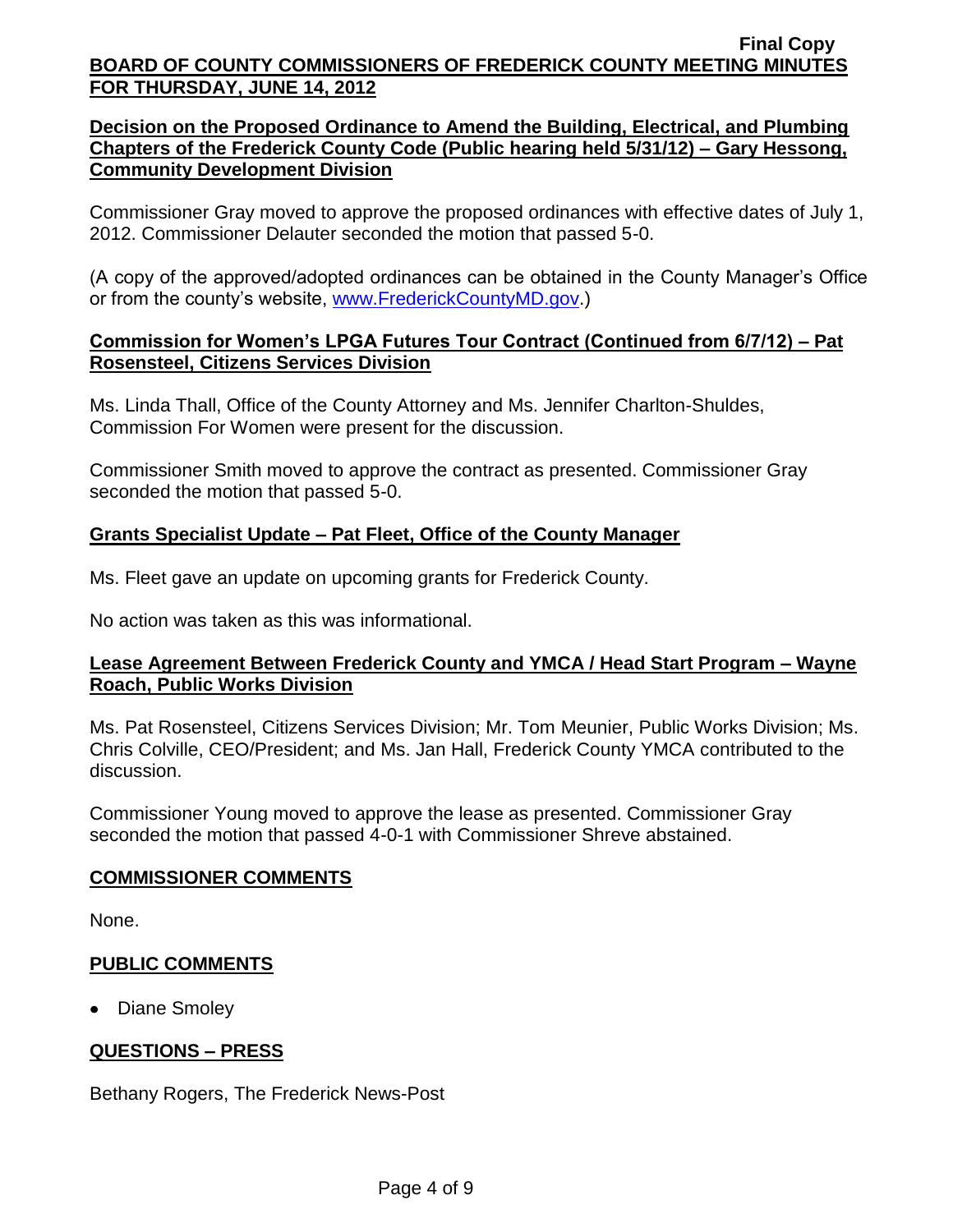# **CLOSED SESSION**

Commissioner Smith moved to go into closed session under Maryland Annotated Code State Government Article § 10-508(a) )(3) To consider the acquisition of real property for a public purpose and matters directly related thereto; (7) To consult with counsel to obtain legal advice on a legal matter; and (14) Before a contract is awarded or bids are opened, discuss a matter directly related to a negotiation strategy or the contents of a bid or proposal, if public discussion or disclosure would adversely impact the ability of the public body to participate in the competitive bidding or proposal process. Commissioner Delauter seconded the motion that passed 5-0.

## **ADJOURN**

The meeting adjourned at 11:15 a.m.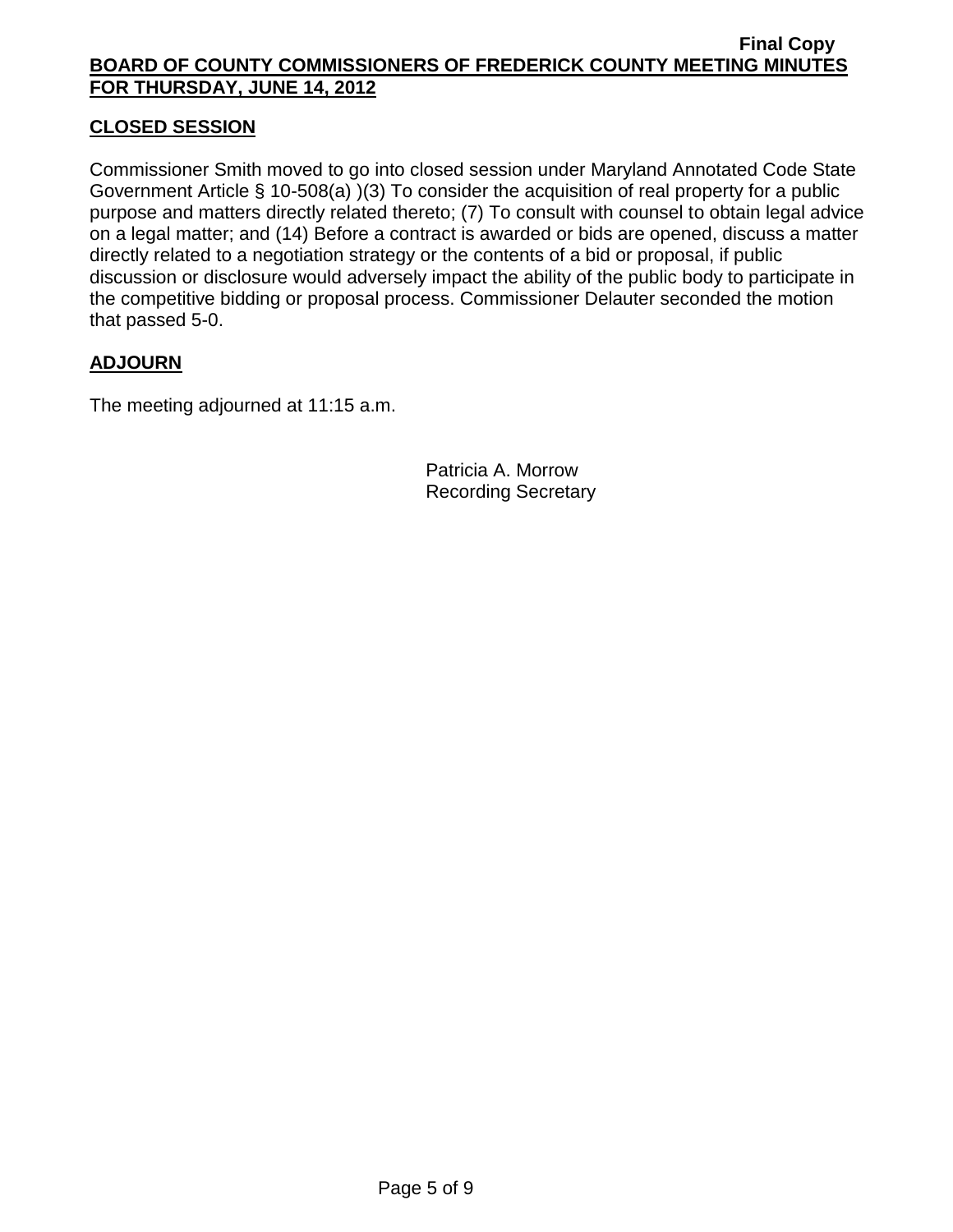# **FORM OF STATEMENT FOR CLOSING THE MEETING OF THURSDAY, JUNE 14, 2012**

# **STATUTORY AUTHORITY TO CLOSE SESSION**

#### **State Government Article §10-508(a):**

(3) To consider the acquisition of real property for a public purpose and matters directly related thereto; (7) To consult with counsel to obtain legal advice on a legal matter; and (14) Before a contract is awarded or bids are opened, discuss a matter directly related to a negotiation strategy or the contents of a bid or proposal, if public discussion or disclosure would adversely impact the ability of the public body to participate in the competitive bidding or proposal process.

#### **Motion:**

Commissioner Smith moved to go into closed session under Maryland Annotated Code State Government Article § 10-508(a) (3) To consider the acquisition of real property for a public purpose and matters directly related thereto; (7) To consult with counsel to obtain legal advice on a legal matter; and (14) Before a contract is awarded or bids are opened, discuss a matter directly related to a negotiation strategy or the contents of a bid or proposal, if public discussion or disclosure would adversely impact the ability of the public body to participate in the competitive bidding or proposal process. Commissioner Delauter seconded the motion that passed 5-0.

#### **Time and Location:**

11:20 a.m. – Third Floor Meeting Room, Winchester Hall

## **Topic to be Discussed:**

To discuss whether to award a renewal of a county contract and, if so, the terms and the negotiating strategy for the renewal.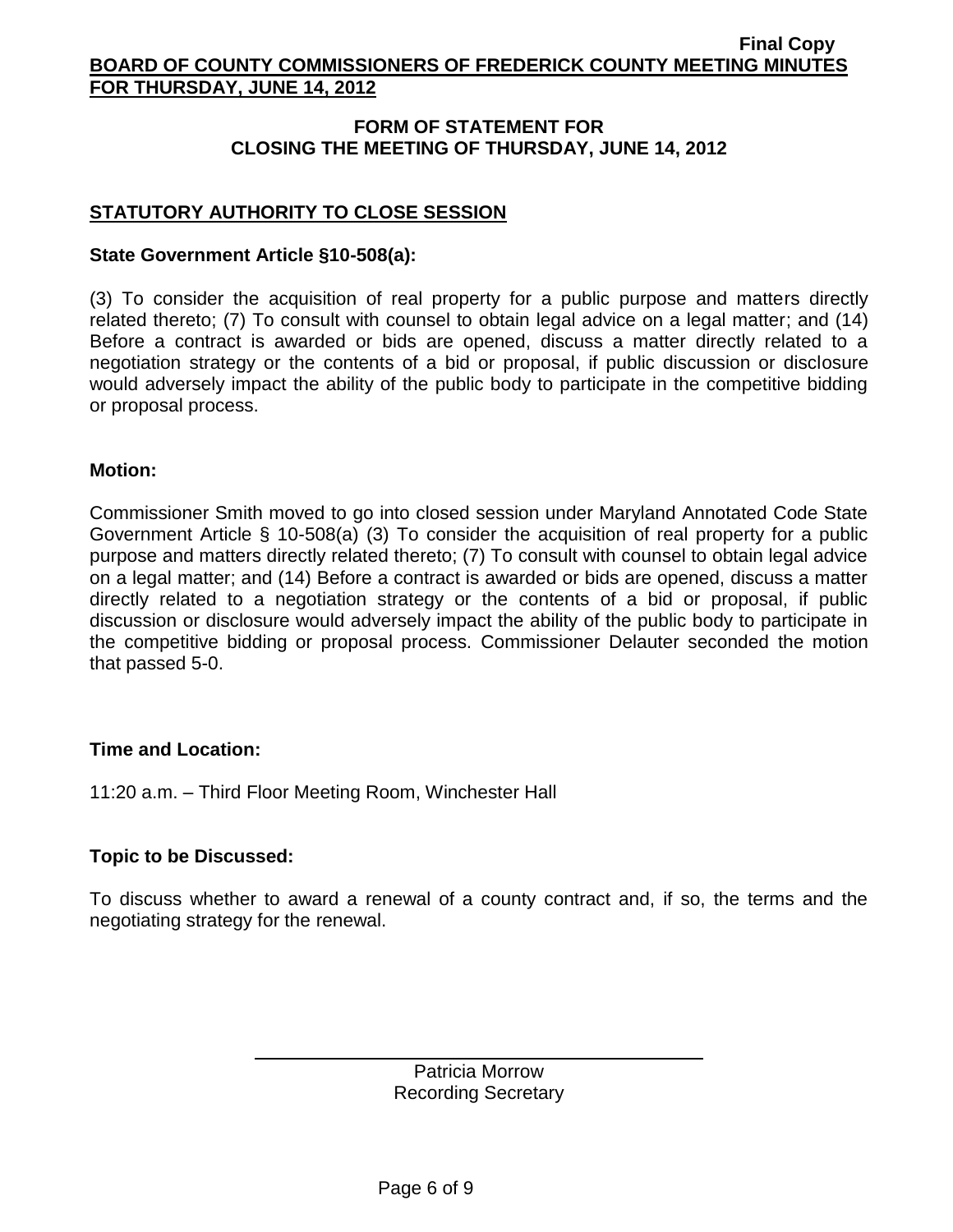#### **FORM OF STATEMENT FOR MINUTES OF NEXT OPEN MEETING ON TUESDAY, JUNE 19, 2012, FOLLOWING THE CLOSED MEETING OF THURSDAY, JUNE 14, 2012**

# **STATUTORY AUTHORITY TO CLOSE SESSION**

#### **State Government Article §10-508(a):**

(3) To consider the acquisition of real property for a public purpose and matters directly related thereto; (7) To consult with counsel to obtain legal advice on a legal matter; and (14) Before a contract is awarded or bids are opened, discuss a matter directly related to a negotiation strategy or the contents of a bid or proposal, if public discussion or disclosure would adversely impact the ability of the public body to participate in the competitive bidding or proposal process.

#### **Motion:**

Commissioner Smith moved to go into closed session under Maryland Annotated Code State Government Article § 10-508(a) (3) To consider the acquisition of real property for a public purpose and matters directly related thereto; (7) To consult with counsel to obtain legal advice on a legal matter; and (14) Before a contract is awarded or bids are opened, discuss a matter directly related to a negotiation strategy or the contents of a bid or proposal, if public discussion or disclosure would adversely impact the ability of the public body to participate in the competitive bidding or proposal process. Commissioner Delauter seconded the motion that passed 5-0.

## **Time and Location:**

11:20 a.m. – Third Floor Meeting Room, Winchester Hall

## **Others in Attendance:**

J. Mathias, M. Marschner, K. Demosky, P. Harris, L. Depies, B. Johnson, R. Santangelo and P. Morrow.

## **Topic Discussed:**

To discuss whether to award a renewal of a county contract and, if so, the terms and the negotiating strategy for the renewal.

#### **Action Taken:**

The Board directed staff to continue the negotiating for the contract renewal.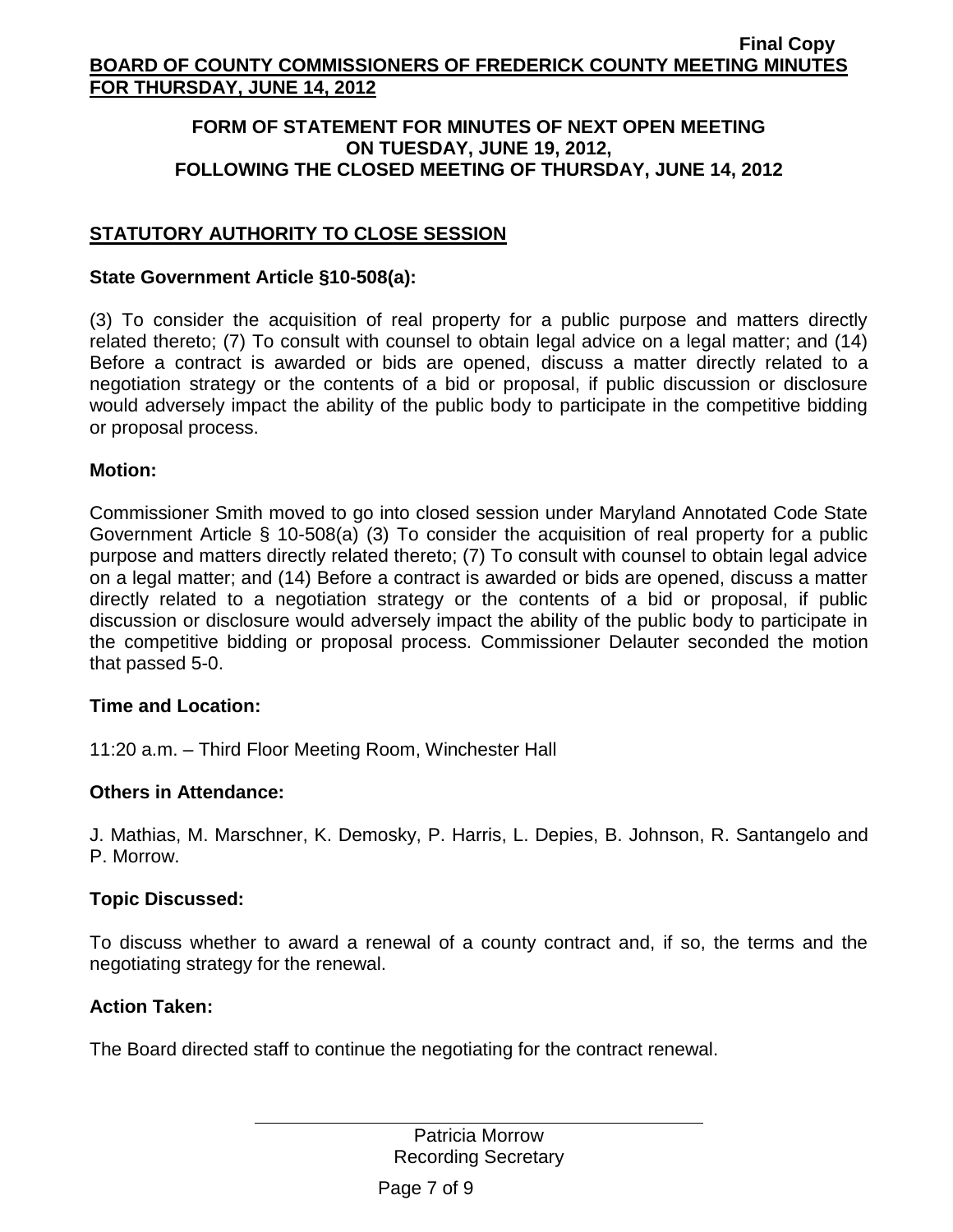# **FORM OF STATEMENT FOR CLOSING THE MEETING OF THURSDAY, JUNE 14, 2012**

# **STATUTORY AUTHORITY TO CLOSE SESSION**

#### **State Government Article §10-508(a):**

(3) To consider the acquisition of real property for a public purpose and matters directly related thereto; (7) To consult with counsel to obtain legal advice on a legal matter; and (14) Before a contract is awarded or bids are opened, discuss a matter directly related to a negotiation strategy or the contents of a bid or proposal, if public discussion or disclosure would adversely impact the ability of the public body to participate in the competitive bidding or proposal process.

#### **Motion:**

Commissioner Smith moved to go into closed session under Maryland Annotated Code State Government Article § 10-508(a) (3) To consider the acquisition of real property for a public purpose and matters directly related thereto; (7) To consult with counsel to obtain legal advice on a legal matter; and (14) Before a contract is awarded or bids are opened, discuss a matter directly related to a negotiation strategy or the contents of a bid or proposal, if public discussion or disclosure would adversely impact the ability of the public body to participate in the competitive bidding or proposal process. Commissioner Delauter seconded the motion that passed 5-0.

## **Time and Location:**

11:20 a.m. – Third Floor Meeting Room, Winchester Hall

## **Topic to be Discussed:**

To discuss with the county's attorneys and others the acquisition of real property for county road and sewer purposes.